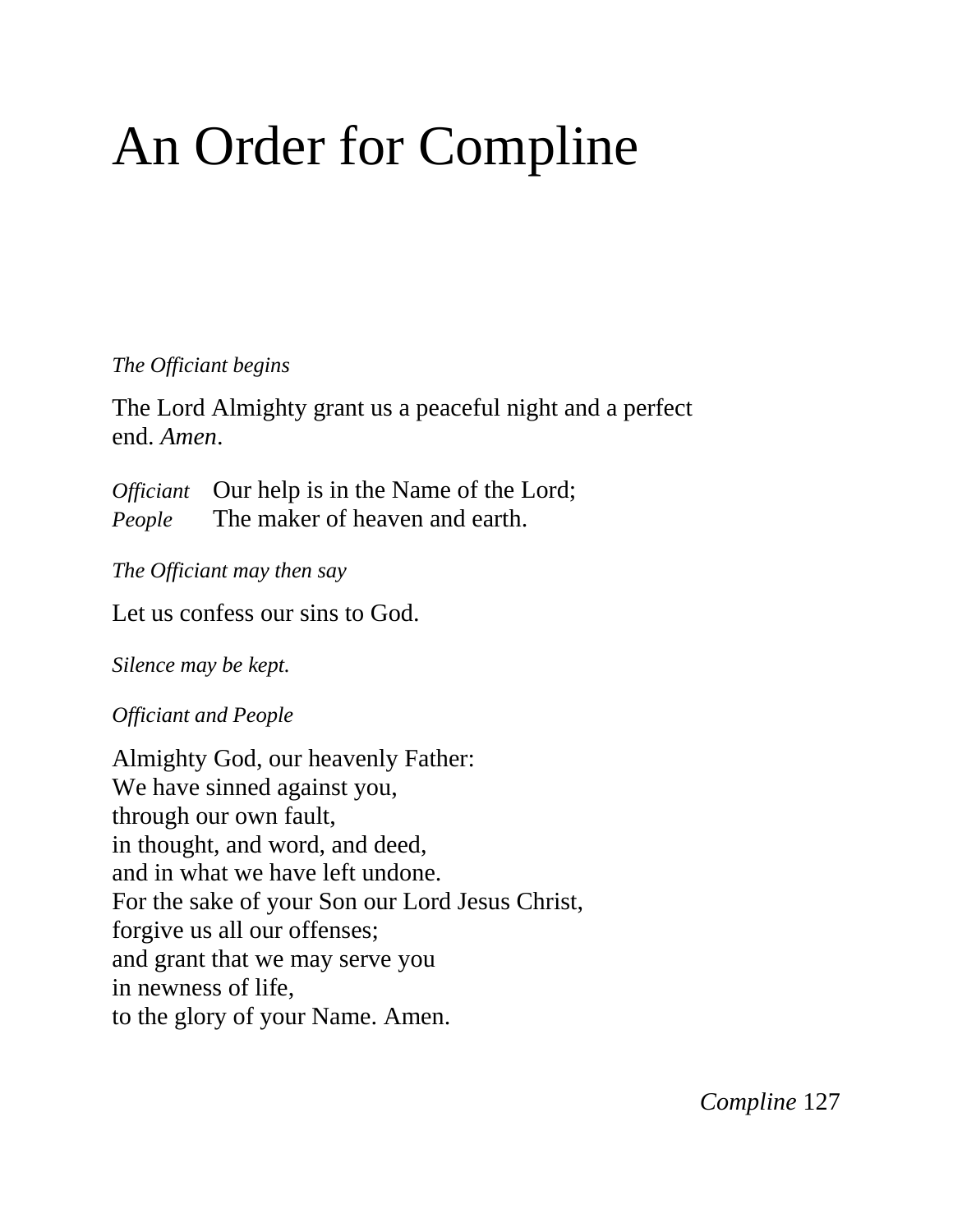#### *Officiant*

May the Almighty God grant us forgiveness of all our sins, and the grace and comfort of the Holy Spirit. *Amen*.

## *The Officiant then says*

O God, make speed to save us. *People* O Lord, make haste to help us.

## *Officiant and People*

Glory to the Father, and to the Son, and to the Holy Spirit: as it was in the beginning, is now, and will be for ever. Amen.

*Except in Lent, add* Alleluia.

*One or more of the following Psalms are sung or said. Other suitable selections may be substituted.*

# **Psalm 4** *Cum invocarem*

- 1 Answer me when I call, O God, defender of my cause; \* you set me free when I am hard-pressed; have mercy on me and hear my prayer.
- 2 "You mortals, how long will you dishonor my glory? \* how long will you worship dumb idols and run after false gods?"
- 3 Know that the Lord does wonders for the faithful; \* when I call upon the Lord, he will hear me.
- 4 Tremble, then, and do not sin; \* speak to your heart in silence upon your bed.
- 5 Offer the appointed sacrifices \* and put your trust in the Lord.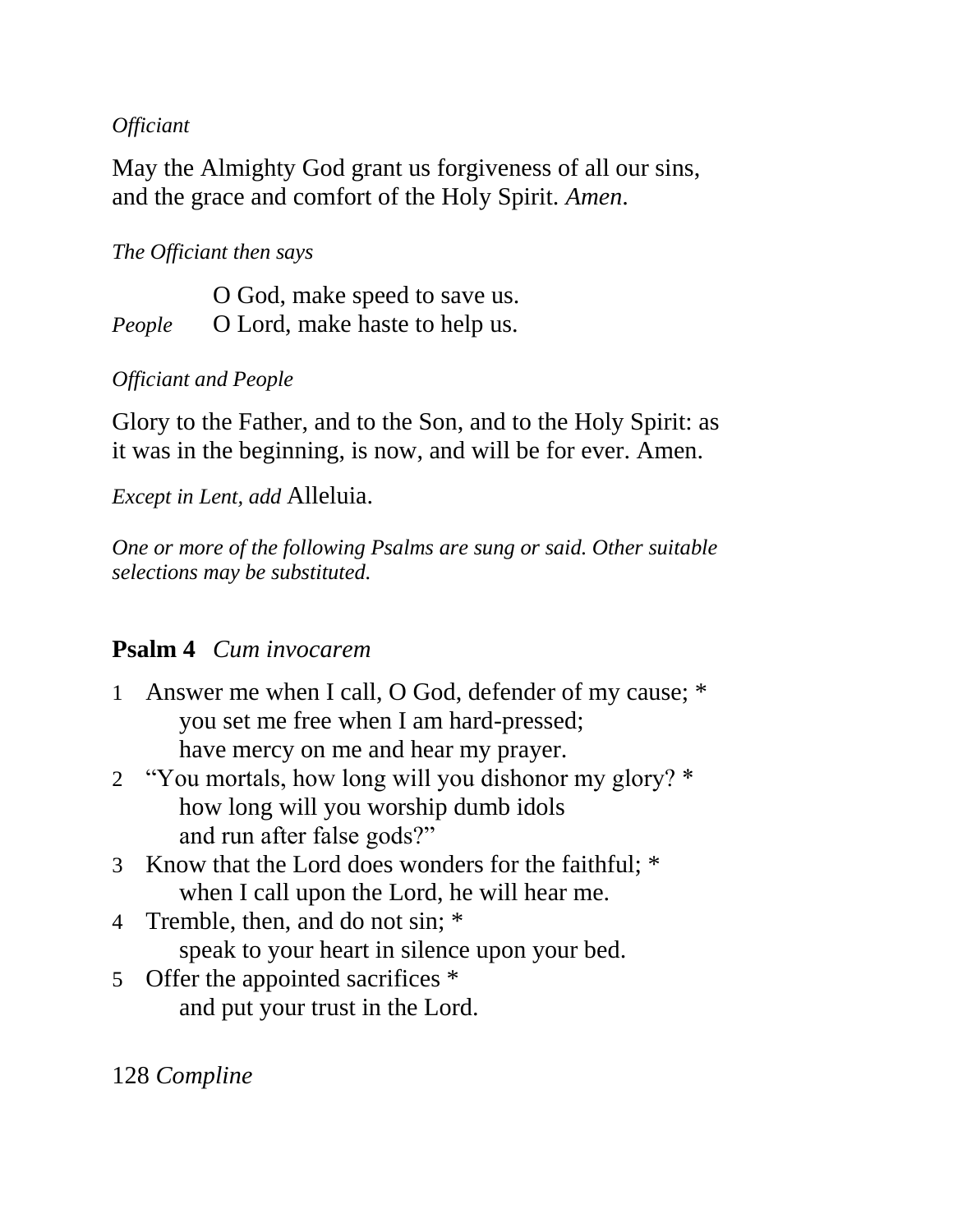6 Many are saying,

"Oh, that we might see better times!" \*

Lift up the light of your countenance upon us, O Lord.

- 7 You have put gladness in my heart, \* more than when grain and wine and oil increase.
- 8 I lie down in peace; at once I fall asleep; \* for only you, Lord, make me dwell in safety.

# **Psalm 31** *In te, Domine, speravi*

- 1 In you, O Lord, have I taken refuge; let me never be put to shame: \* deliver me in your righteousness.
- 2 Incline your ear to me; \* make haste to deliver me.
- 3 Be my strong rock, a castle to keep me safe, for you are my crag and my stronghold; \* for the sake of your Name, lead me and guide me.
- 4 Take me out of the net that they have secretly set for me, \* for you are my tower of strength.
- 5 Into your hands I commend my spirit, \* for you have redeemed me, O Lord, O God of truth.

# **Psalm 91** *Qui habitat*

- 1 He who dwells in the shelter of the Most High \* abides under the shadow of the Almighty.
- 2 He shall say to the Lord, "You are my refuge and my stronghold, \* my God in whom I put my trust."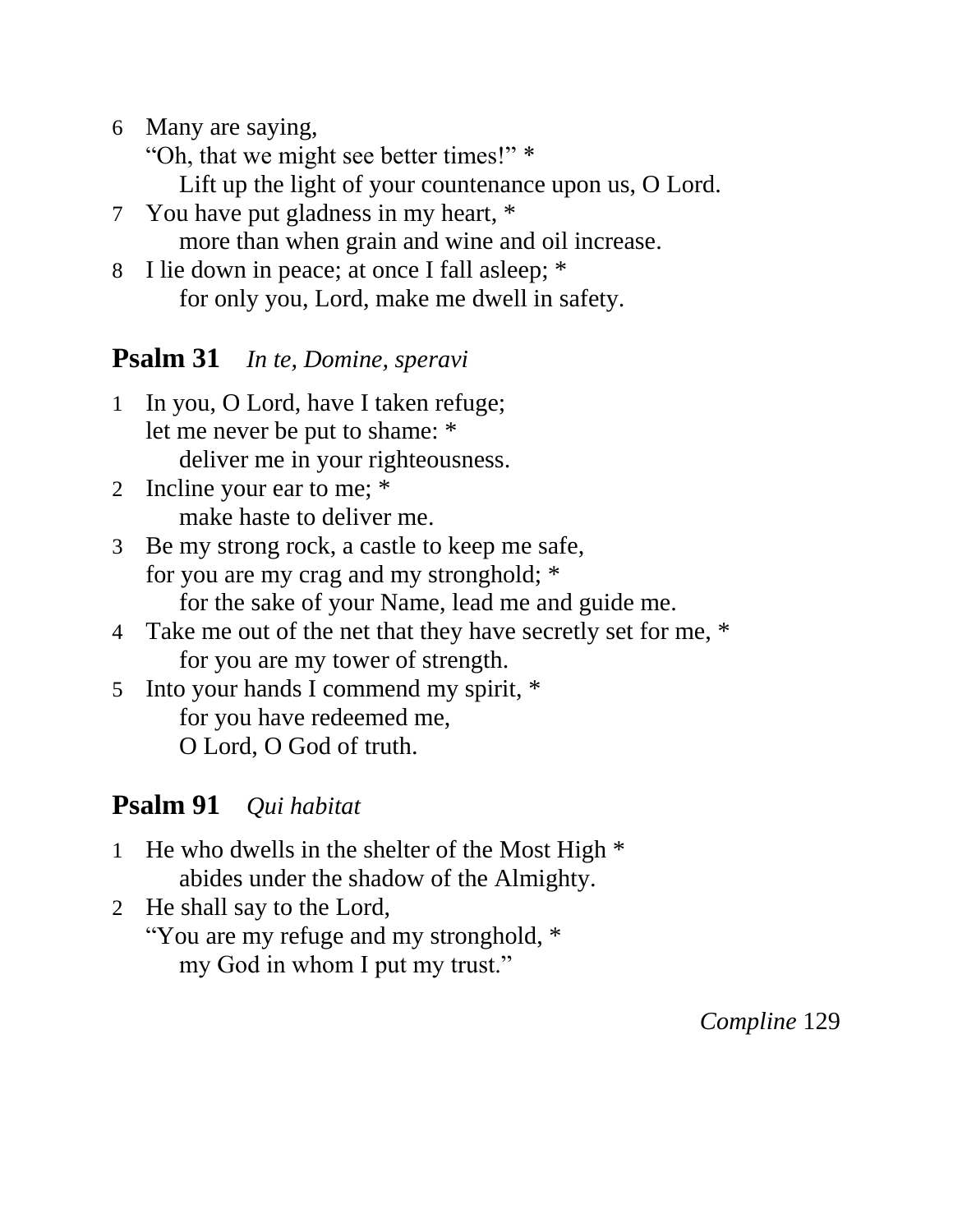- 3 He shall deliver you from the snare of the hunter \* and from the deadly pestilence.
- 4 He shall cover you with his pinions, and you shall find refuge under his wings; \* his faithfulness shall be a shield and buckler.
- 5 You shall not be afraid of any terror by night, \* nor of the arrow that flies by day;
- 6 Of the plague that stalks in the darkness, \* nor of the sickness that lays waste at mid-day.
- 7 A thousand shall fall at your side and ten thousand at your right hand, \* but it shall not come near you.
- 8 Your eyes have only to behold \* to see the reward of the wicked.
- 9 Because you have made the Lord your refuge, \* and the Most High your habitation,
- 10 There shall no evil happen to you, \* neither shall any plague come near your dwelling.
- 11 For he shall give his angels charge over you, \* to keep you in all your ways.
- 12 They shall bear you in their hands, \* lest you dash your foot against a stone.
- 13 You shall tread upon the lion and adder; \* you shall trample the young lion and the serpent under your feet.
- 14 Because he is bound to me in love, therefore will I deliver him; \*
	- I will protect him, because he knows my Name.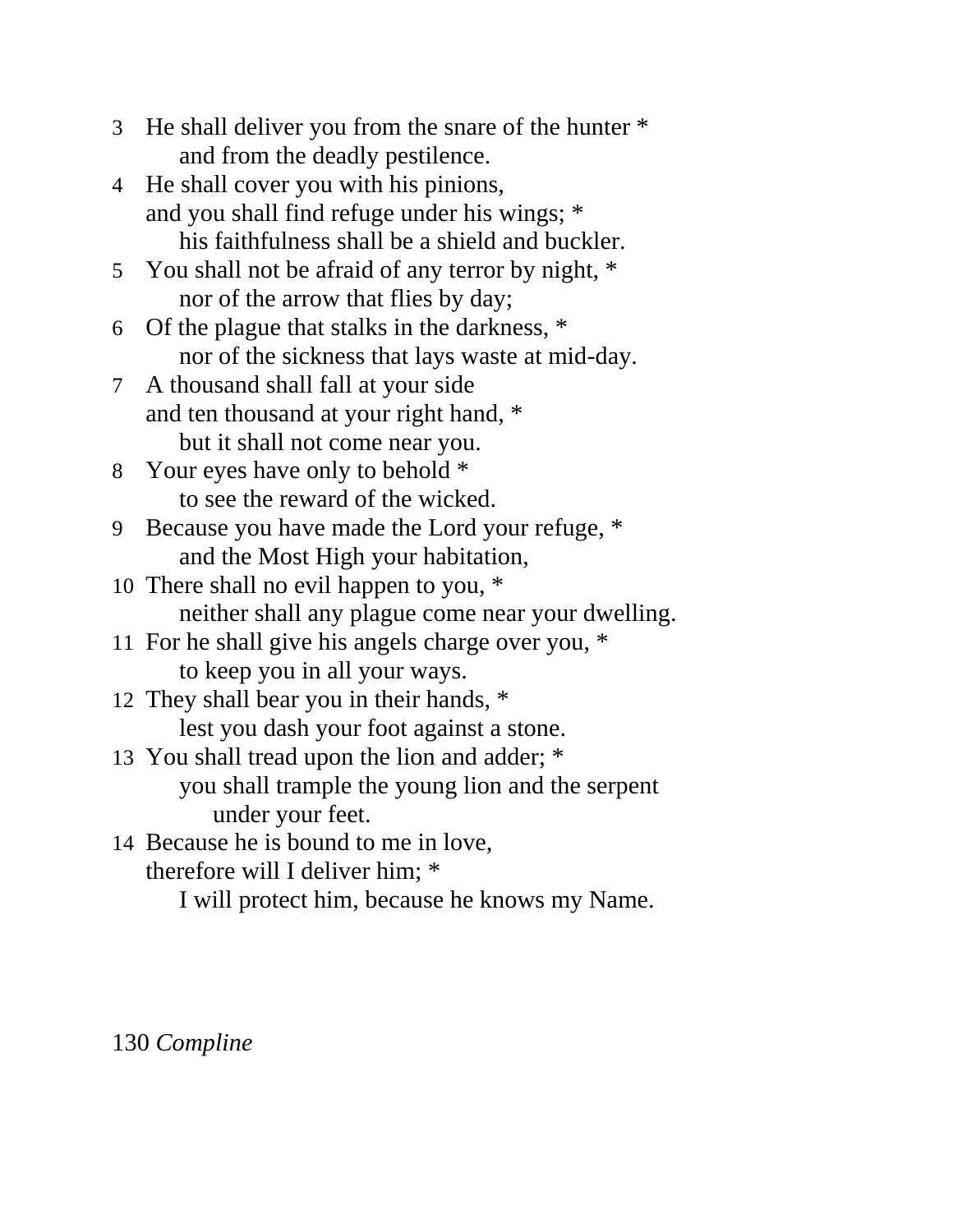- 15 He shall call upon me, and I will answer him; \* I am with him in trouble; I will rescue him and bring him to honor.
- 16 With long life will I satisfy him, \* and show him my salvation.

# **Psalm 134** *Ecce nunc*

- 1 Behold now, bless the Lord, all you servants of the Lord, \* you that stand by night in the house of the Lord.
- 2 Lift up your hands in the holy place and bless the Lord; \* the Lord who made heaven and earth bless you out of Zion.

*At the end of the Psalms is sung or said*

Glory to the Father, and to the Son, and to the Holy Spirit: \* as it was in the beginning, is now, and will be for ever. Amen.

*One of the following, or some other suitable passage of Scripture, is read*

Lord, you are in the midst of us, and we are called by your Name: Do not forsake us, O Lord our God. *Jeremiah 14:9, 22*

*People* Thanks be to God.

*or this*

Come to me, all who labor and are heavy-laden, and I will give you rest. Take my yoke upon you, and learn from me; for I am gentle and lowly in heart, and you will find rest for your souls. For my yoke is easy, and my burden is light. *Matthew 11:28-30*

*People* Thanks be to God.

*or the following*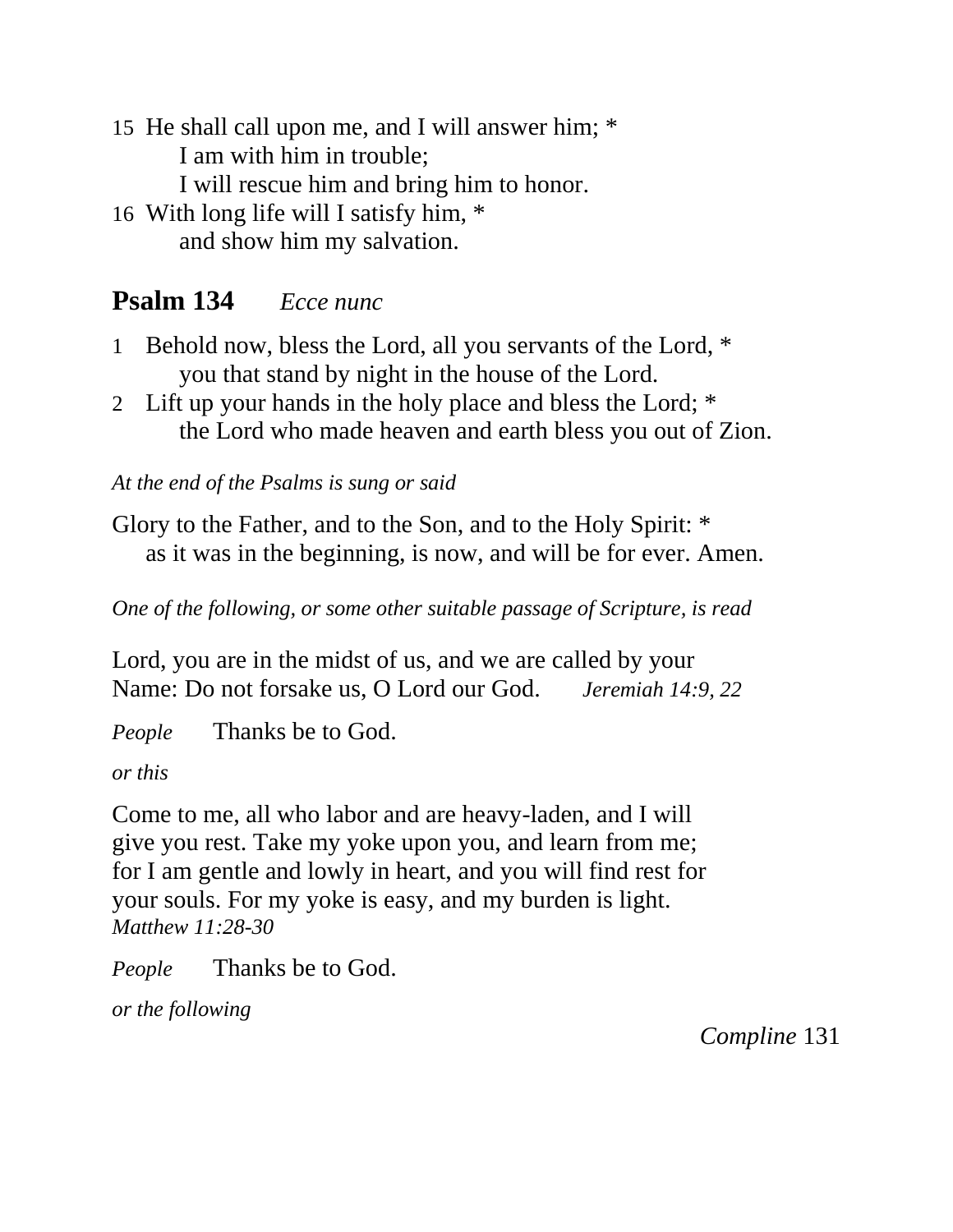May the God of peace, who brought again from the dead our Lord Jesus, the great shepherd of the sheep, by the blood of the eternal covenant, equip you with everything good that you may do his will, working in you that which is pleasing in his sight, through Jesus Christ; to whom be glory for ever and ever. *Hebrews 13:20-21*

*People* Thanks be to God.

*or this*

Be sober, be watchful. Your adversary the devil prowls around like a roaring lion, seeking someone to devour. Resist him, firm in your faith. *I Peter 5:8-9a*

*People* Thanks be to God.

*A hymn suitable for the evening may be sung.*

*Then follows*

V. Into your hands, O Lord, I commend my spirit; R. For you have redeemed me, O Lord, O God of truth. V. Keep us, O Lord, as the apple of your eye; R. Hide us under the shadow of your wings.

Lord, have mercy. *Christ, have mercy.* Lord, have mercy.

*Officiant and People*

Our Father, who art in heaven, Our Father in heaven, hallowed be thy Name, hallowed be your Name, thy kingdom come, your kingdom come, thy will be done, your will be done,

on earth as it is in heaven. on earth as in heaven.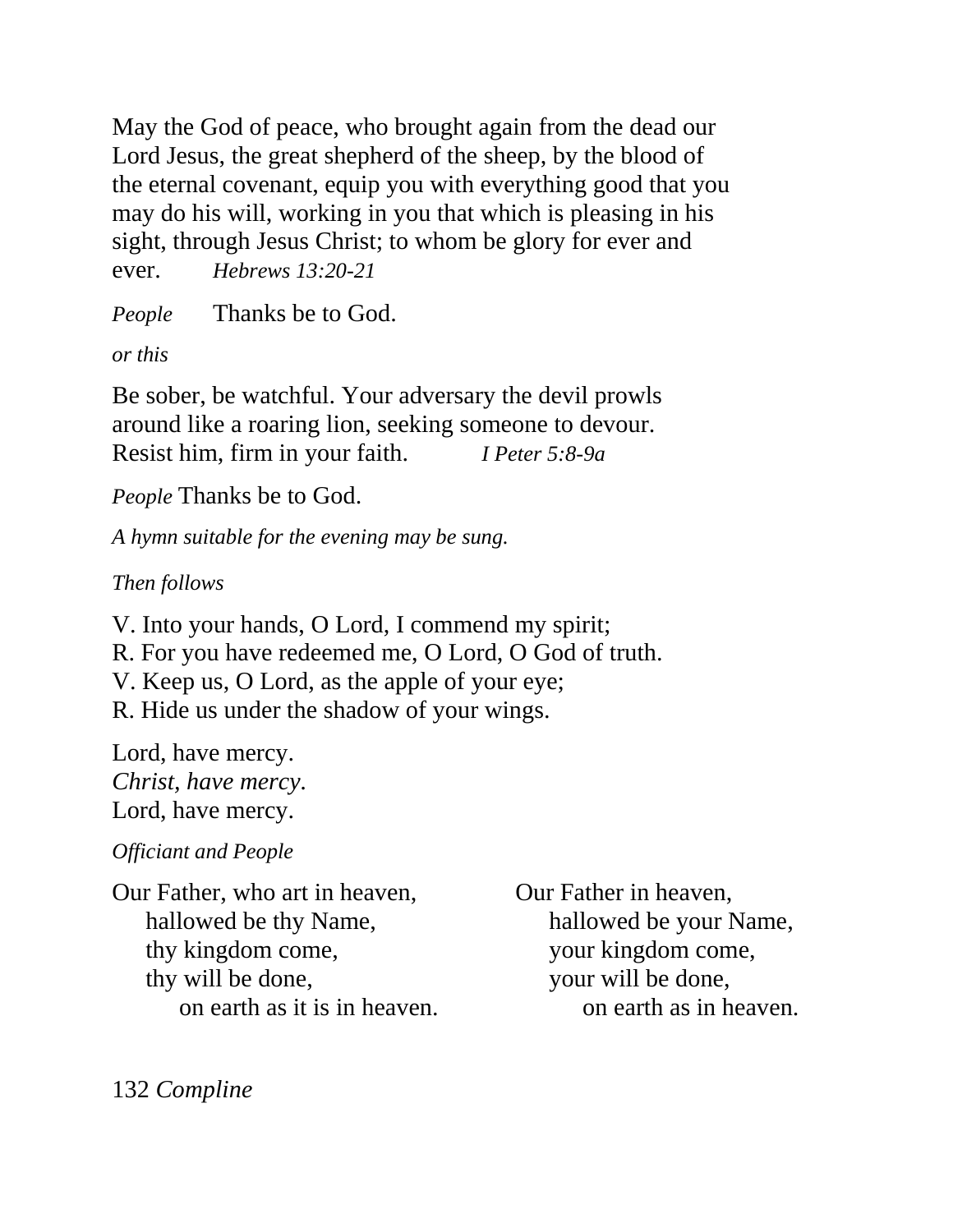Give us this day our daily bread. Give us today our daily bread. And forgive us our trespasses, Forgive us our sins as we forgive those as we forgive those who trespass against us. who sin against us. And lead us not into temptation, Save us from the time of trial, but deliver us from evil. and deliver us from evil.

*Officiant* Lord, hear our prayer; *People* And let our cry come to you. *Officiant* Let us pray.

*The Officiant then says one of the following Collects*

Be our light in the darkness, O Lord, and in your great mercy defend us from all perils and dangers of this night; for the love of your only Son, our Savior Jesus Christ. *Amen*.

Be present, O merciful God, and protect us through the hours of this night, so that we who are wearied by the changes and chances of this life may rest in your eternal changelessness; through Jesus Christ our Lord. *Amen*.

Look down, O Lord, from your heavenly throne, and illumine this night with your celestial brightness; that by night as by day your people may glorify your holy Name; through Jesus Christ our Lord. *Amen*.

Visit this place, O Lord, and drive far from it all snares of the enemy; let your holy angels dwell with us to preserve us in peace; and let your blessing be upon us always; through Jesus Christ our Lord. *Amen*.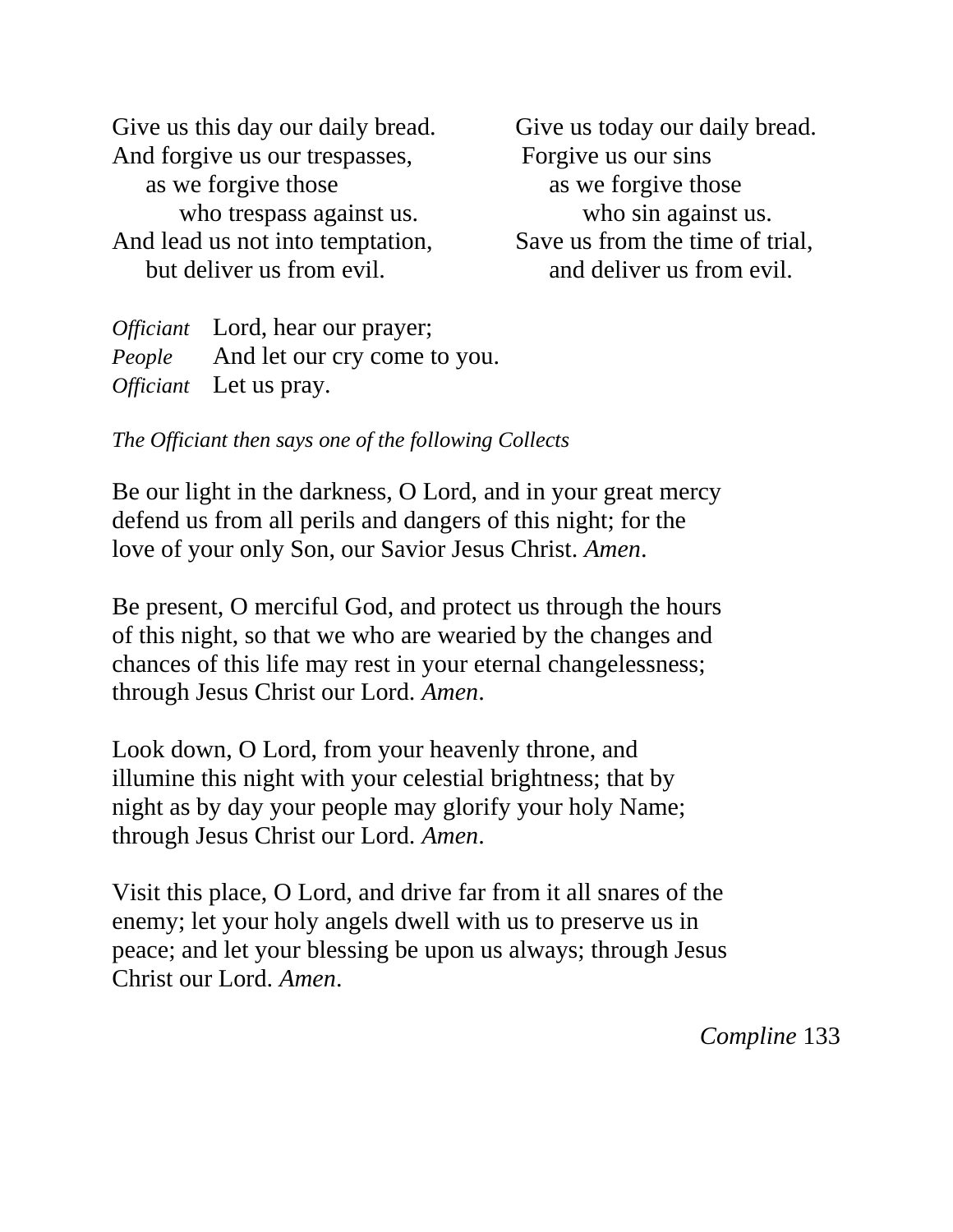## *A Collect for Saturdays*

We give you thanks, O God, for revealing your Son Jesus Christ to us by the light of his resurrection: Grant that as we sing your glory at the close of this day, our joy may abound in the morning as we celebrate the Paschal mystery; through Jesus Christ our Lord. *Amen*.

## *One of the following prayers may be added*

Keep watch, dear Lord, with those who work, or watch, or weep this night, and give your angels charge over those who sleep. Tend the sick, Lord Christ; give rest to the weary, bless the dying, soothe the suffering, pity the afflicted, shield the joyous; and all for your love's sake. *Amen*.

#### *or this*

O God, your unfailing providence sustains the world we live in and the life we live: Watch over those, both night and day, who work while others sleep, and grant that we may never forget that our common life depends upon each other's toil; through Jesus Christ our Lord. *Amen*.

*Silence may be kept, and free intercessions and thanksgivings may be offered.*

*The service concludes with the Song of Simeon with this Antiphon, which is sung or said by all*

Guide us waking, O Lord, and guard us sleeping; that awake we may watch with Christ, and asleep we may rest in peace.

*In Easter Season, add* Alleluia, alleluia, alleluia.